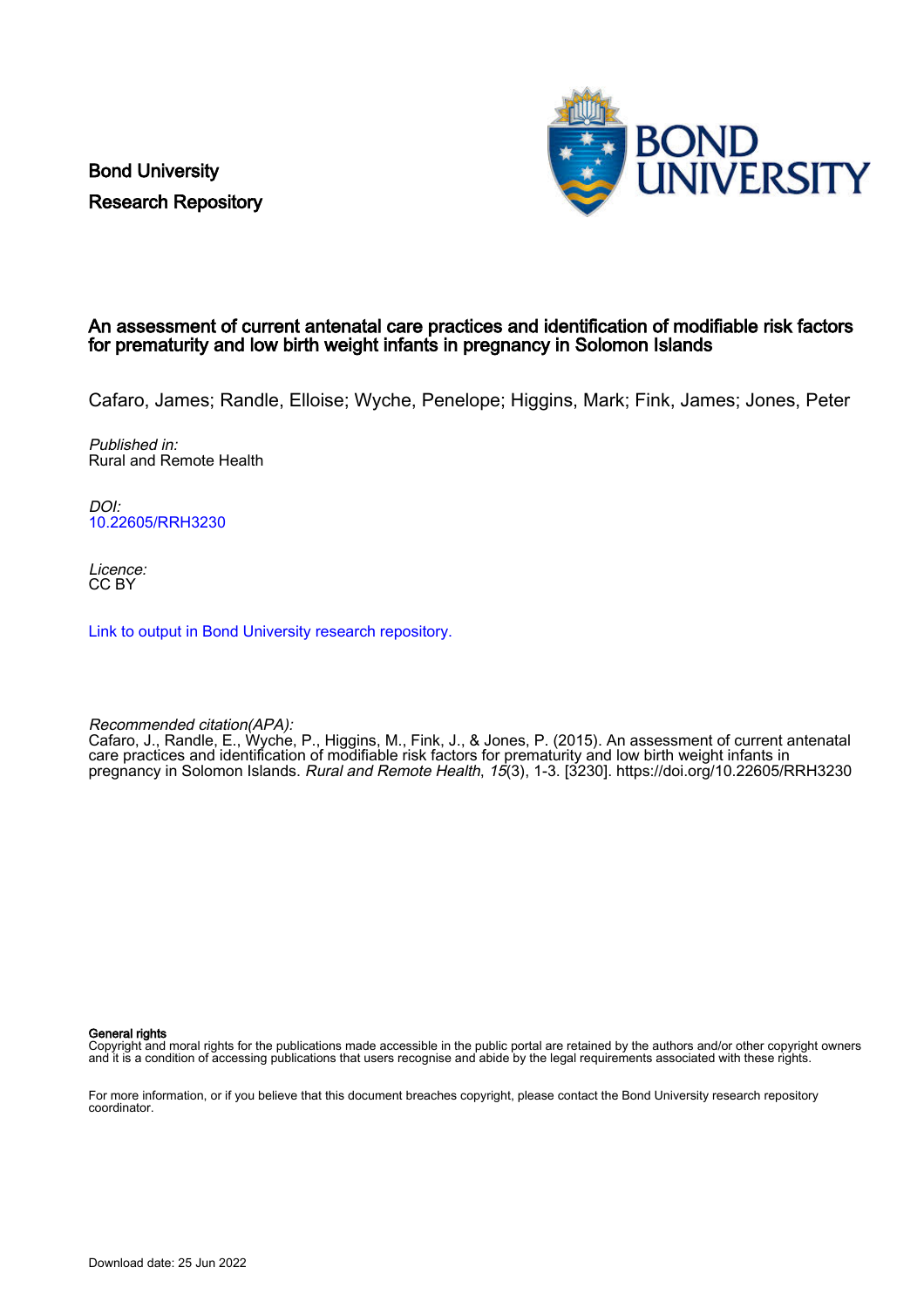MEDLINE listed<br>Impact factor 0.878

MEDLINE listed

The International Electronic Journal of Rural and

# SHORT COMMUNICATION

# An assessment of current antenatal care practices and identification of modifiable risk factors for prematurity and low birth weight infants in pregnancy in Solomon Islands

J Cafaro<sup>1</sup>, E Randle<sup>1</sup>, P Wyche<sup>1</sup>, M Higgins<sup>1</sup>, J Fink<sup>2</sup>, PD Jones<sup>1</sup> <sup>1</sup> Bond University, Robina, Gold Coast, Queensland, Australia  $2^2$ Queensland Health, Gold Coast University Hospital, Queensland, Australia

Submitted: 3 June 2014; Revised: 13 January 2015; Accepted: 7 May 2015; Published: 10 September 2015

Cafaro J, Randle E, Wyche P, Higgins M, Fink J, Jones PD

An assessment of current antenatal care practices and identification of modifiable risk factors for prematurity and low birth weight infants in pregnancy in Solomon Islands Rural and Remote Health 15: 3230. (Online) 2015

Available: http://www.rrh.org.au

Solomon Islands is a sovereign country located 2000 km north-east of Brisbane and of the eastern tip of Papua New Guinea. The country consists of an archipelago of hundreds of islands spread over 11 000 km<sup>2</sup>. Makira-Ulawa is a remote province 200 km east of Honiara. It has a rapidly growing population of approximately 40 000 with an estimated fertility rate of 6.2 births per woman. Solomon Islands is a poor country with over 50% of its gross domestic income dependent on foreign aid. There are very few resources available for health care with just over AU\$100 available for each person for health care or less than 2% of what is spent on health care in Australia.

KiraKira is the provincial capital of Makira-Ulawa province. It is a small rural township of approximately 3000 people<sup>1</sup>. It has the only hospital in the province, which is staffed by a single government-employed medical doctor, supported by approximately 40 nurses and midwives. There has been no previous published data on health outcomes in Solomon Islands outside of the National referral hospital in Honiara.

We performed a retrospective audit of hospital records of all births at KiraKira Hospital from 01/01/2011 to 19/09/2013 to calculate the incidence of low birth weight  $(\leq 2.5 \text{ kg})$ , prematurity (<37 weeks gestation) and proportion of women receiving antenatal care. In addition we undertook a cross sectional study of women presenting for routine antenatal care during a 2 week period in September 2013 that included urine analysis using Multistix 10SG (Elkart, IN, USA). Bacteriuria was defined as having >2 white cells identified in

© J Cafaro, E Randle, P Wyche, Higgins M, J Fink, PD Jones, 2015. A licence to publish this material has been given to James Cook University, http://www.rrh.org.au 1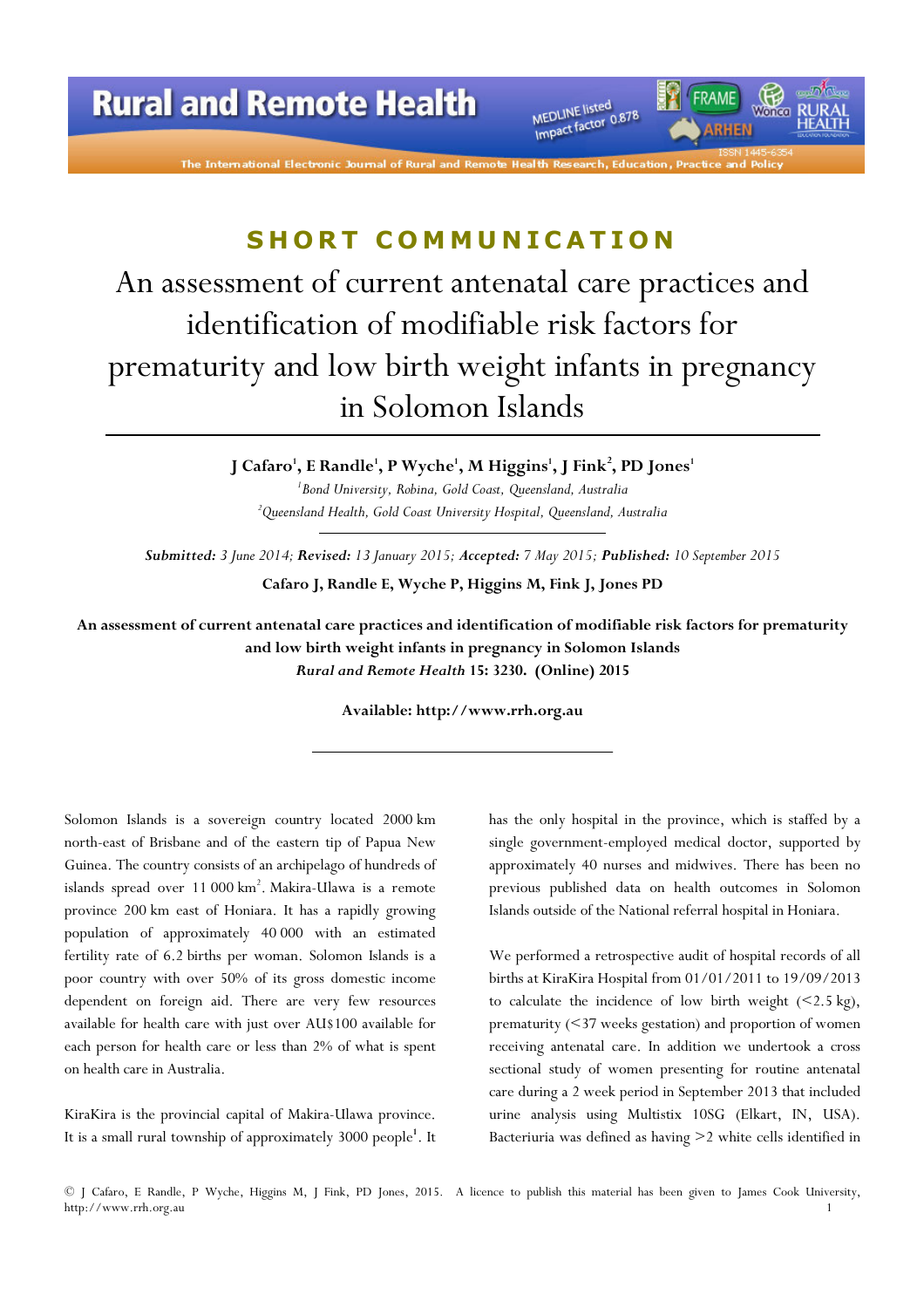## -Rural-and-Remote-Health

The International Electronic Journal of Rural and Remote Health Research, Education Practice and Policy

the urine. It was classified as symptomatic if there were associated symptoms including fever, abdominal and flank pain and dysuria. The study was approved by the Bond University Ethics Committee (approval no. BUREC RO 1708).

The results for the audit are shown in Table 1 and those for the cross sectional audit are shown in Table 2. These tables include recent statistics from the Australian Institute of Health and Welfare for comparison<sup>2</sup>.

This study has confirmed that there are high rates of teenage pregnancy, prematurity, low birth weight and perinatal mortality in KiraKira. The perinatal mortality rate of 31 per 1000 is more than double the rate of 14 per 1000 reported for Solomon in 2012 as part of the Millennium Development Goals project<sup>3</sup>. Aside from the obvious challenge of one doctor trying to provide health care for a community of 40 000 this variation is of concern. A possible explanation for this difference is that data from remote provinces was not available to researchers and the lower reported figure is based on outcomes achieved at the national referral hospital. If that were the case then the overall official figures for Solomon Islands are overly optimistic.

An interesting observation in the cross sectional study was the finding that 59% of pregnant women were found to have bacteriuria; 25% of these with symptoms suggestive of a urinary tract infection and the remaining 33% being classified as having asymptomatic bacteriuria. The expected rate of asymptomatic bacteriuria and urinary tract infection during pregnancy in developed countries such as Australia is between 2 and 10%. Such high rates have previously been described in the developing world with one study from Nigeria finding 87% of women had asymptomatic bacteriuria<sup>4</sup>.

Asymptomatic bacteriuria is an important finding due to the complications it poses to the pregnant mother and the unborn child. Its presence carries a risk of pyelonephritis of up to 20– 40% in the mother. It is also associated with increased prematurity and low birth weight. The United States of America Preventative Task Force recommends screening at 12-16 weeks<sup>5</sup>, as an intervention has been shown to greatly reduce low birth weight and prematurity. The results of this small cross sectional study provide data suggesting that screening the urine using a dipstick should become part of antenatal care in KiraKira.

Seventy-five percent of women who deliver in KiraKira access antenatal care. The main area where there could be improvement would be encouraging women to present earlier in their pregnancy. Our study found that only 6% of women presented for antenatal care within the first trimester. This compares to two-thirds of women visiting a doctor in Australia before the end of the first trimester.

Three-quarters of the pregnant women in this cross sectional study admitted to chewing betel nut. Betel nut is described as the fourth most used psychoactive substance globally (after tobacco, alcohol and caffeine). In addition to proven carcinogenic effects the chewing of betel nut during pregnancy has been shown to increase the incidence of low birth weight infants and also to increase rates of miscarriage, stillbirth, prematurity and fetal malformation<sup>6</sup>. There appeared to be lack of awareness among the women of KiraKira that betel nut poses any risks for the fetus. In KiraKira, betel nut use is nine times more prevalent than alcohol and tobacco use during pregnancy. Mothers should be encouraged to stop chewing betel nut during pregnancy as this habit is more than likely contributing to the very high rates of prematurity and low birth weight.

In summary, the findings of this study suggest that there are three low cost interventions that could be implemented in KiraKira that could reduce the rate of prematurity and low birth weight infants. First, pregnant women should be encouraged to attend for their first antenatal visit in the first trimester of pregnancy. Second, mothers should be screened for bacteriuria using a dipstick for urine analysis. Finally, pregnant mothers should be encouraged to stop chewing betel nut.

© J Cafaro, E Randle, P Wyche, Higgins M, J Fink, PD Jones, 2015. A licence to publish this material has been given to James Cook University, http://www.rrh.org.au 2